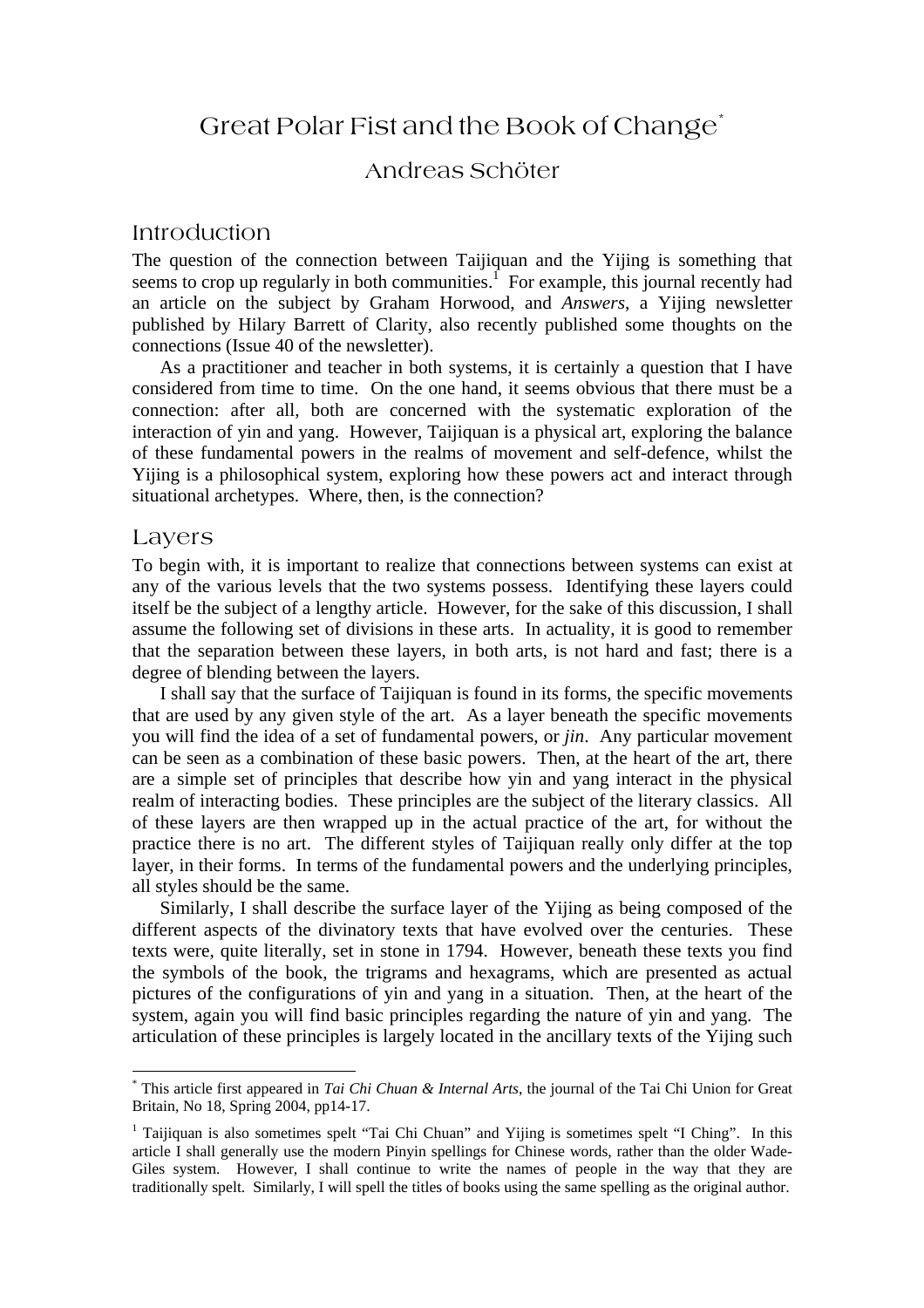as the *Shuo Gua* (the "Discussion of the Trigrams") and the *Da Zhuan* (the "Great Treatise"). Finally, all of these layers are brought together in the act of divination; the application of the Yijing in helping to clarify the issues that you face in dealing with a particular problem.

# Eight Powers and the Trigrams

 $\overline{a}$ 

The most traditional connection between Taijiquan and the Yijing actually occurs in the middle of the three layers discussed above. That is, it connects the fundamental powers of the art with some of the symbols of the book, specifically the trigrams (the three lined figures).<sup>2</sup> The following set of associations should be familiar, in some form, to most practitioners of Taijiquan.

| Jin            | Posture   | Trigram | Force               | Description                               |
|----------------|-----------|---------|---------------------|-------------------------------------------|
| Peng           | Ward-off  | ═       | Heaven              | An upward force to divert or strike.      |
| Lu             | Roll-back |         | Earth               | Leading and diverting attack to the side. |
| J <sub>i</sub> | Press     | ☵═      | Water               | A forward thrust or push.                 |
| An             | Push      | ☲       | Fire                | A downward force, smothering.             |
| Cai            | Pluck     | ≕       | Wind                | Uprooting, disrupt the centre of gravity. |
| Lie            | Split     |         | Thunder             | Spiralling back an incoming force.        |
| Zhou           | Elbow     | ══      | Valley <sup>3</sup> | Using the joint to divert or to strike.   |
| Kao            | Bump      |         | Mountain            | Use of the shoulder or torso to strike.   |

The first column shows the Romanised version of the Chinese name for the fundamental power, whilst the second column, Posture, gives the name of the posture or technique usually associated with the power. The third column shows the trigram associated with the power, and the fourth column gives the natural, elemental force associated with the trigram. Finally, the fifth column gives a brief description of the nature of the power. The reader should note that the posture name is taken from Yang's translation of the Wu family classics, whilst the brief description of the power is derived from the Wudang tradition of Cheng Tin Hung (see the bibliography).

In Yang's translation of the Wu family literature, he makes the assignment of Heaven to Ward Off and of Earth to Roll Back based on the idea that Ward Off is a

<span id="page-1-0"></span> $2$  Baguazhang (literally meaning "Eight Trigram Palm"), of course, is a complete martial art based on the trigrams. That system typically involves the practice of circle walking and then changing the direction of the circle. There are different ways of changing the direction, and different postures to hold whilst walking the circle. The different styles of direction change and the different postures held are directly related to the trigrams. I shall not consider Baguazhang here.

<span id="page-1-1"></span><sup>&</sup>lt;sup>3</sup> The natural element for this trigram is usually translated as Lake. Olsen makes an interesting observation about this, saying that the meaning of the name has more to do with the hollow that allows a lake to form, than with the lake itself. I shall follow Olsen's lead, firstly because the Valley makes a better opposition for the Mountain, and secondly, because it avoids repeating the element of Water.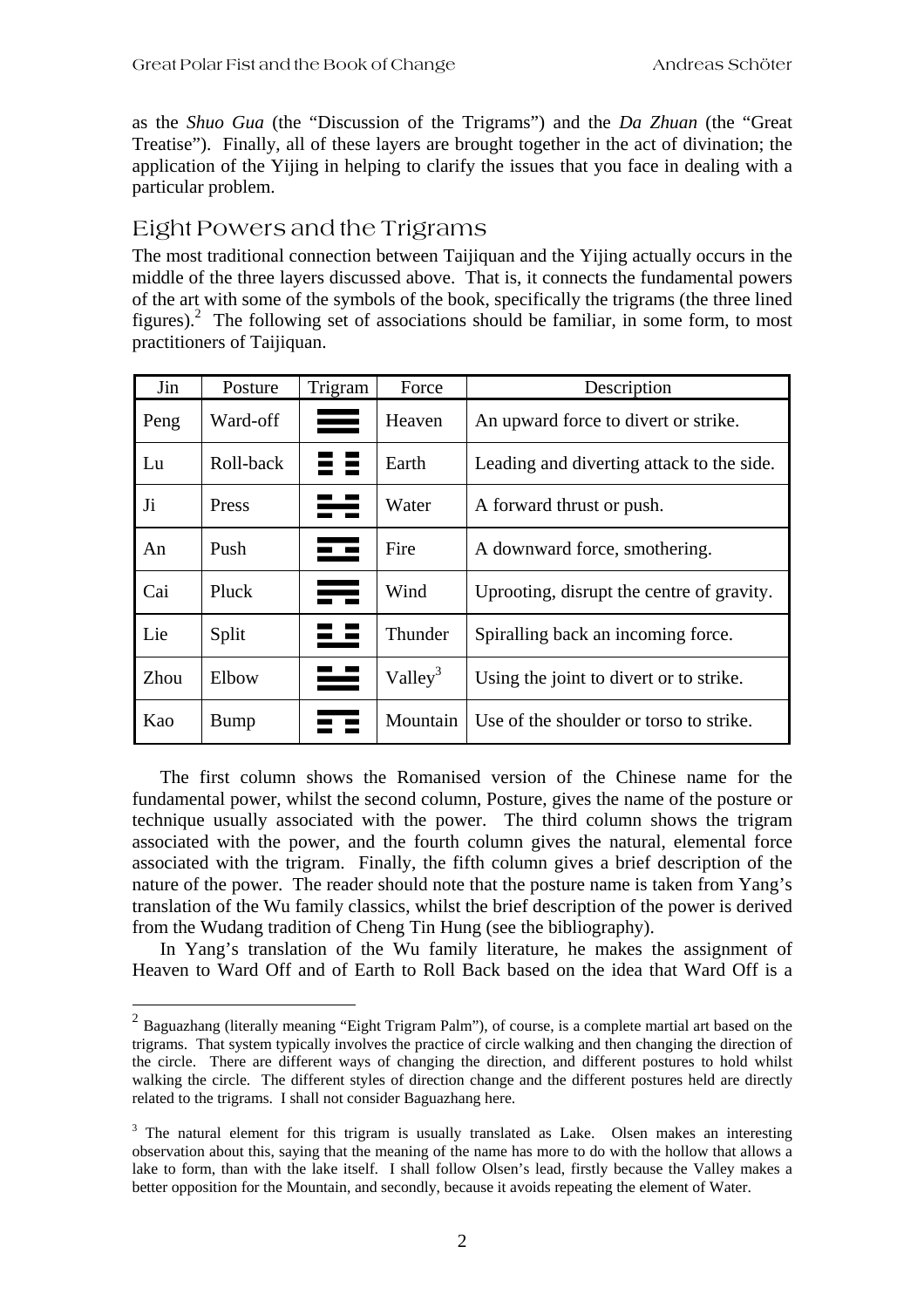fundamentally yang power and the Heaven trigram is pure yang, and that Roll Back is a fundamentally yin power and the Earth trigram is pure yin. He does not discuss the other powers in terms of trigrams assignments.

The connection of the eight powers to the eight trigrams is sometimes taken to come from the Pre-Heaven arrangement of the trigrams shown in [Figure 1.](#page-2-0) Pairs of trigrams make obvious opposites, such as Heaven and Earth, or Fire and Water, and these pairs are depicted in the diagram. The relative orientation of these pairs, and their resulting direction on the circle, is then related to the fundamental power.

<span id="page-2-0"></span>

**Figure 1: The Pre-Heaven Arrangement of Trigrams** 

Sifu Cheng makes the general observation that if we consider ourselves standing in the centre of the circle, then an opponent's attack will manifest as one of the eight powers. By applying another of the eight powers to counter the attack, we effectively redirect the opponent's force in a given direction. However, he is clearly sceptical about specific correlations between trigrams and powers. He says: "Those who have studied Chinese philosophy may care to consider why and how each particular tactic is related to the relevant trigram, or element, but this question is largely irrelevant for our purpose. Suffice to say that Wang Chung Yueh set out the above relationship, but we have no record of how he arrived at it." This seems to me, on one level, to be very much to the point: what light does the philosophical structure developed in the Yijing shed on the practice of Taijiquan as either a martial art, or a physical practice for health?

# The Form and Hexagrams

When you look at the available literature on the subject, the main focus seems to be on finding, or creating, a particular correlation between the symbols and texts of the Yijing, and the moves and techniques of some version of Taijiquan's hand form. Both Da Lui's book *T'ai Chi Ch'uan and I Ching*, and Stuart Olsen's work *T'ai Chi According to the I Ching*, fall into this category. In terms of the levels outlined above, this is a connection between the surface layer of Taijiquan (form) and the surface (text) and middle (symbol) layers of the Yijing.

When I consider the kinds of direct correlations between Taijiquan and the Yijing offered by either Olsen or Da Lui, one question repeatedly bothers me: if there is to be an association between postures in a Taijiquan form and the symbols from the Yijing, how do we account for the fact that some of the hexagrams represent disadvantageous, or downright unpleasant, situations?

Note that this is distinct from connecting trigrams to powers, as discussed above. Each trigram represents one of the fundamental, natural forces acting in the Universe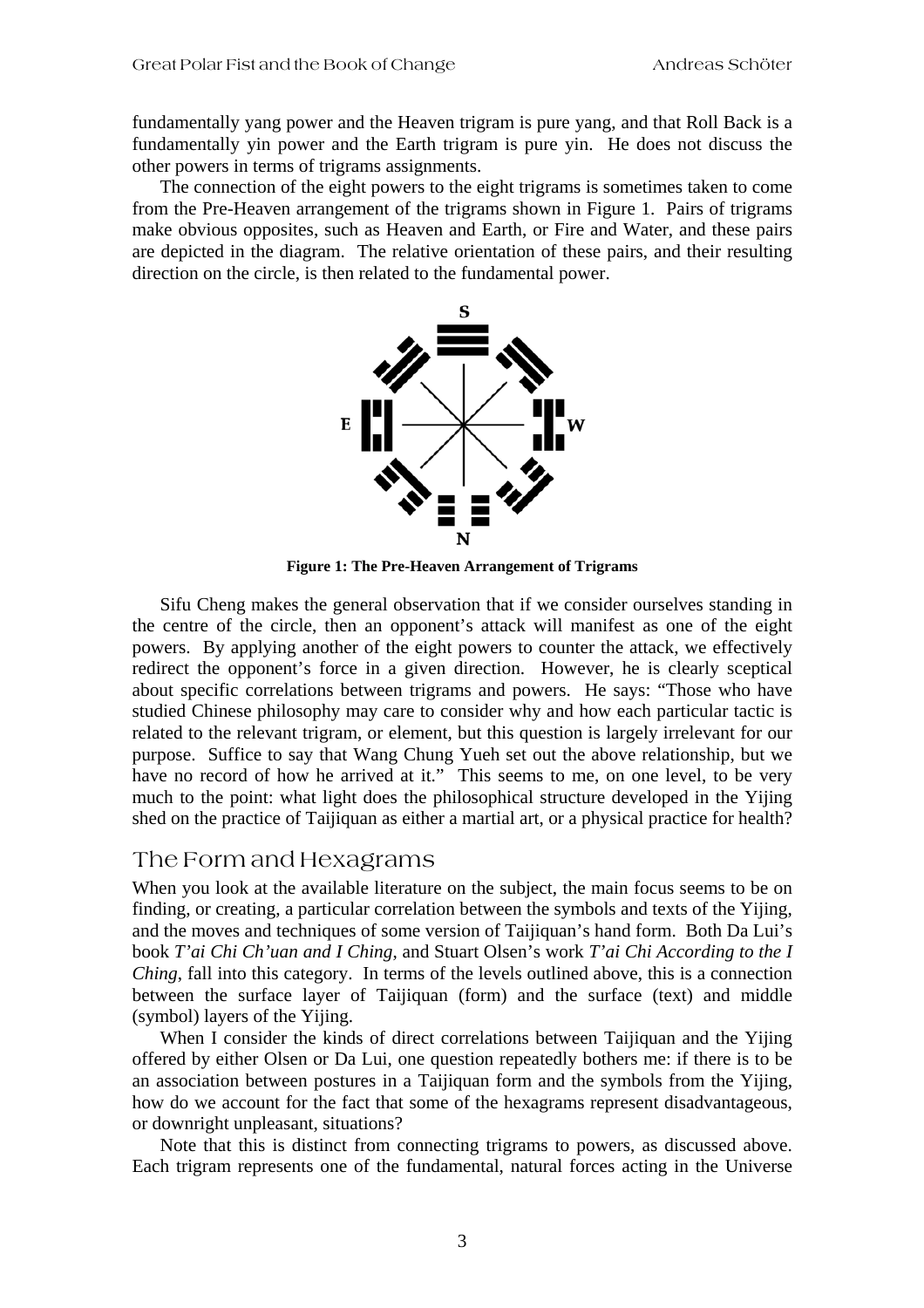and, as such, refers to a single force. We might, therefore, legitimately connect them with the individual jins expressed in Taijiquan. However, a hexagram represents a combination of forces which are interacting to produce a given situation. Obviously, the postures in the form should all be well rooted with good structure in the body, but as already noted, some such combinations of forces are not auspicious. For example, consider hexagram 39 (see [Figure 2\)](#page-3-0) whose name is translated as *Limping*. It refers to a situation where you are weak and feeble, and any progress comes unsteadily.

<span id="page-3-0"></span>

**Figure 2: Hexagram 39, Limping** 

Olsen associates this hexagram with the posture Single Whip, and does so based on a systematic analysis of the characteristics of the energies of the two component trigrams, Mountain beneath and Water above. However, his analysis makes no reference to the actual traditional meaning of the hexagram; like all the postures in the form, Single Whip is strong and integrated, with no suggestion of weakness, so Olsen is forced to change the meaning of the hexagram to make it fit his analysis.<sup>4</sup>

For Da Lui, Single Whip is represented by hexagram 49, *Skinning* (see [Figure 3\)](#page-3-1). He does reference the traditional text for the hexagram, but without actually relating it directly to the posture. Instead, he bases his correlation on the meaning of the *nuclear trigrams* of the figure, in this case Wind and Heaven.<sup>[5](#page-3-3)</sup>

<span id="page-3-1"></span>

**Figure 3: Hexagram 49, Skinning** 

Olsen, then, is using the symbols of the Yijing, but is not paying attention to the traditional meanings of the symbols. Da Lui, on the other hand, tries to connect the postures to the traditional meanings, but is not systematic in his approach, sometimes using the nuclear trigrams, sometimes the primary trigrams.

Without wanting to detract from the work of these two authors, I think these kinds of connections between the Yijing and Taijiquan are ultimately superficial. Whilst surface correlations between the symbols of the Yijing and the postures and energies of Taiji may well be real, they are actually the result of a much deeper connection between the two systems.

# Fundamental Connections

 $\overline{a}$ 

So, what are the real connections between Taijiquan and the Yijing? What common threads can we draw out that will give the practitioner of one art insight from the other? I contend that the real connections exists at the deepest layers of both systems.

<span id="page-3-2"></span><sup>&</sup>lt;sup>4</sup> Please note that I am certainly not against exploring alternative meanings for the hexagrams. However, any systematic reanalysis of meaning that gives every hexagram a positive and auspicious interpretation misses the core nature of combining yin and yang and has to be taken with a large pinch of salt.

<span id="page-3-3"></span> $<sup>5</sup>$  Finding the nuclear trigrams of a hexagram is a technical operation that involves taking the middle four</sup> lines of the figure and expanding them out into two overlapping trigrams. It is an operation usually taken to reveal the core meaning of a situation.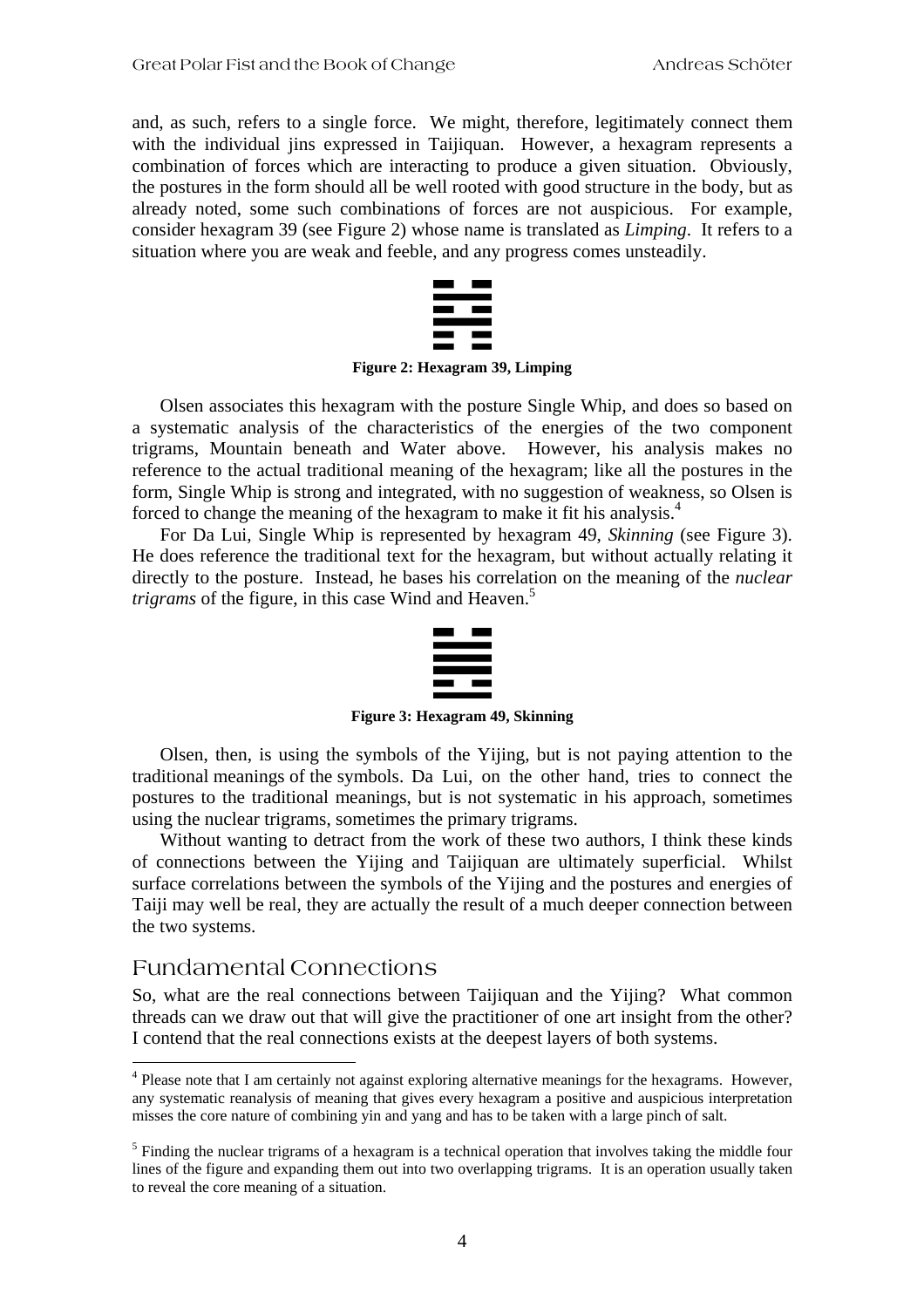Most obviously, both systems are fundamentally interested in the patterns of interaction of yin and yang as forces in the world. The symbols of the Yijing, the trigrams and hexagrams, depict these patterns of interaction directly. The associated texts for each hexagram then provide detailed descriptions of how the patterns manifest, and give advice on what might be appropriate action in the face of such forces. In Taijiquan, the very name of the art comes from the name given to the initial polarization of the Universe into yin and yang. This is depicted in the well known diagram, shown in [Figure 4.](#page-4-0)

<span id="page-4-0"></span>

**Figure 4: Taiji emerging from Wuji** 

Here, the polarization into yin and yang, shown by the Taiji diagram, is shown emerging from Wuji, the state before any distinction or movement arises, shown by the empty circle. The relationship between stillness and movement to which this diagram refers, lies at the heart of the form of Taijiquan.

Further, both the Yijing and Taijiquan are practical skills. In Taijiquan there is a direct opportunity to experience the interplay of yin and yang in physical terms. When doing the forms, as you move through the various postures, the flow of yin and yang within the body becomes apparent: weighted and empty legs in a stance, rotating in the waist, hips and spine, warding and striking with the arms are some of the more obvious manifestations.

Once you start doing partner work, this moves to a whole new level of expression. Now the ebb and flow of your yin and yang must harmonise with the flow of your partner. This is very difficult to learn and it requires that the conscious mind let go, stop trying to control, and get out of the way. A good system will have a graded set of partner work exercises that will let you learn the basics with very simple movements. It begins with learning to harmonise with your partner's flow of yin and yang and, eventually, proceeds to a deep enough understanding to enable you to disrupt your partner's flow without undue effort and without disturbing your own root. This level is the height of free-style pushing hands, and it is this skill that high-level Taijiquan is justly famous for.

To even get sight of this level of skill requires deep personal work. You must let go of anxiety, because anxiety breeds tension and tension blocks sensitivity. You must cultivate intent, but leave behind the desire to win, because desire leads to goal direction, and goals often prevent full engagement with the present moment. And you must be honest with yourself about your practice. Did I overcome my opponent then because I was genuinely sensitive to their energy, or did I just push harder than they could handle? What is the repeating tension that means I always get caught out by that technique? Is it a lack of awareness somewhere? To really progress in Taijiquan requires constant, honest analysis of your practice.

And what about the Yijing? People often start working with the Yijing because they want to clarify the relationships and events in their life, and it can certainly help to do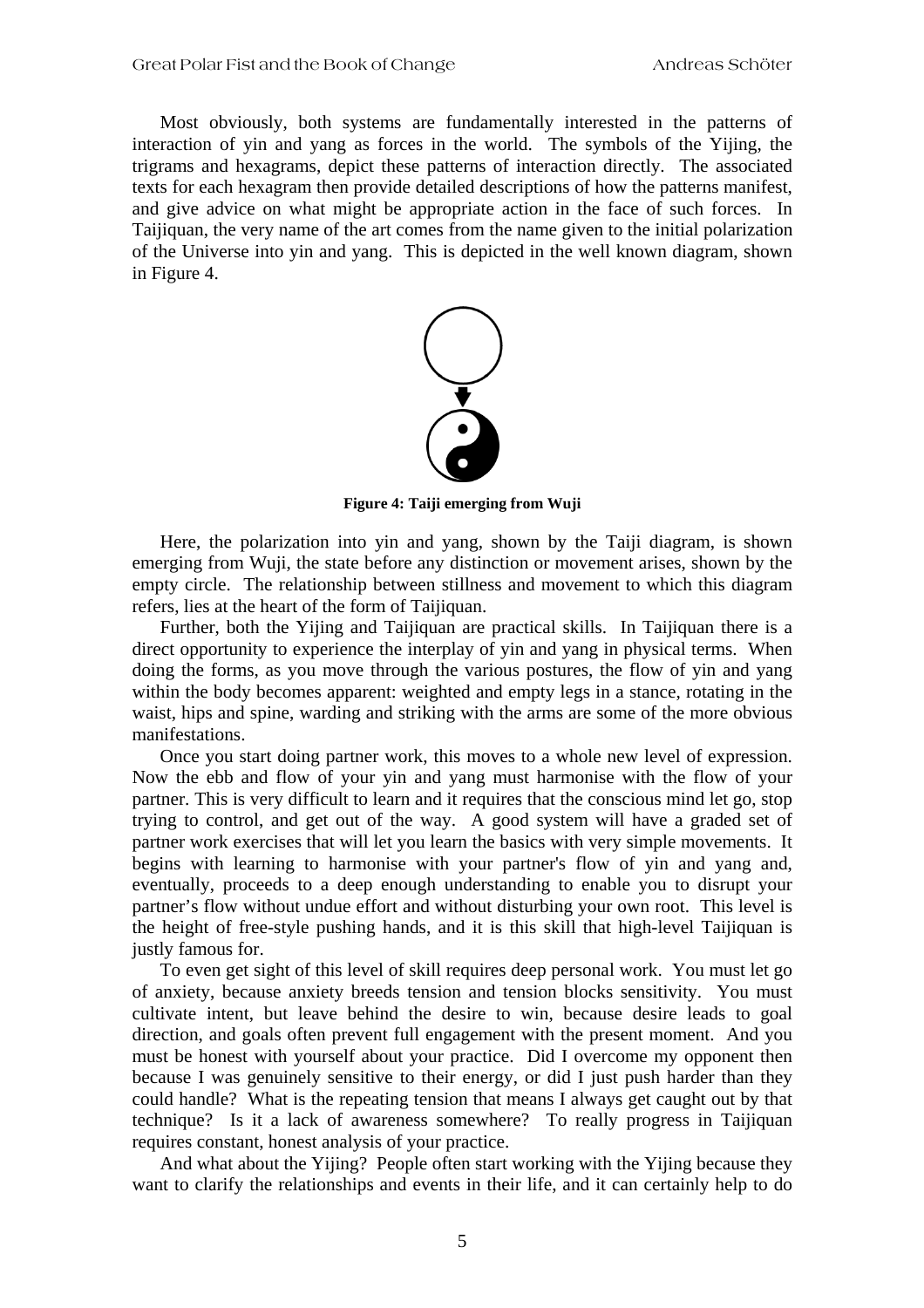this. However, the main barrier to seeing the world clearly is personal: it is the anxiety and desire that we all carry which distorts our view. Perhaps I interpreted those actions as a betrayal because I carried expectations about their eventual outcome? Perhaps I keep repeating the same patterns of behaviour because of unresolved personal attachments?

So, the attempt to clarify our view of the world very quickly becomes the attempt to clarify our selves. Honest use of the Yijing is beautifully appropriate for this task. If you can approach it openly, it is both a mirror and a lens. It reflects what you present, to let you look again, and it magnifies the obscure so you can see the hidden influences in your psyche. When you ask a question, reaching a deep understanding of what the Yijing gives back in answer requires you to be acutely sensitive to your feelings and thoughts as you explore the indicated texts and symbols. You must enter into the process of performing a divination with a clear mind; you must endeavour to put aside the emotional attachments that have lead you into the situation. Only by approaching the reading with clarity can you be open to the quiet, subtle reactions that are triggered in you by the symbols and images the Yijing. It is this inner response to the symbols of the Yijing that is your real answer.

This is the first part of the discipline of working with the Book of Change: developing the sensitivity to your own inner responses. The second part of the discipline is developing the will and intent to actually work through the course of action that is indicated in your answer. Understanding what you need to do, and taking the necessary action are two quite separate things. To borrow Ritsema and Karcher's quaint translation, the Yijing refers to this second part as "possessing directed going", that is, knowing what you need to do, and doing it.

#### **Conclusion**

So, where is the connection between the Yijing and Taijiquan? It is not, I think, in any particular association of hexagrams or trigrams to moves and techniques, although that can, on occasion, be insightful. Both Taijiquan and the Yijing are sophisticated explorations of the patterns of interaction of yin and yang, and the connections between them are found deep in their respective foundations.

On the one hand, practicing Taijiquan will deepen your understanding of yin and yang and give you a direct experiential insight into their nature. The hand form will show you their flow in your own body, and the partner work will teach you firstly to sense their flow in others, and then to understand how your flow interacts with that of your partner. Conversely, the Yijing provides an abstract enumeration of all of the possible patterns of interaction of yin and yang in the world and provides a symbolic language for describing their changes. It expresses, more completely than any other work, how these fundamental powers act in the world. This is coupled with a textual tradition rich with images and advice.

At their heart, both the Yijing and Taijiquan form a personal practice. They provide a path of development with well articulated stages. In the Yijing, the archetypal powers are expressed in terms of symbolic images. In turn those symbols are given a descriptive text. At the beginning, your understanding comes from the texts, and those texts give you a handle to the images. With time, you should see through the texts and come to understand the images directly. Once you understand the images themselves, the texts are no longer necessary. Once you understand the images, you have a handle to the archetypes. With further time and practice, you should see through the images and come to understand the archetypes directly. At that stage, the unfolding of the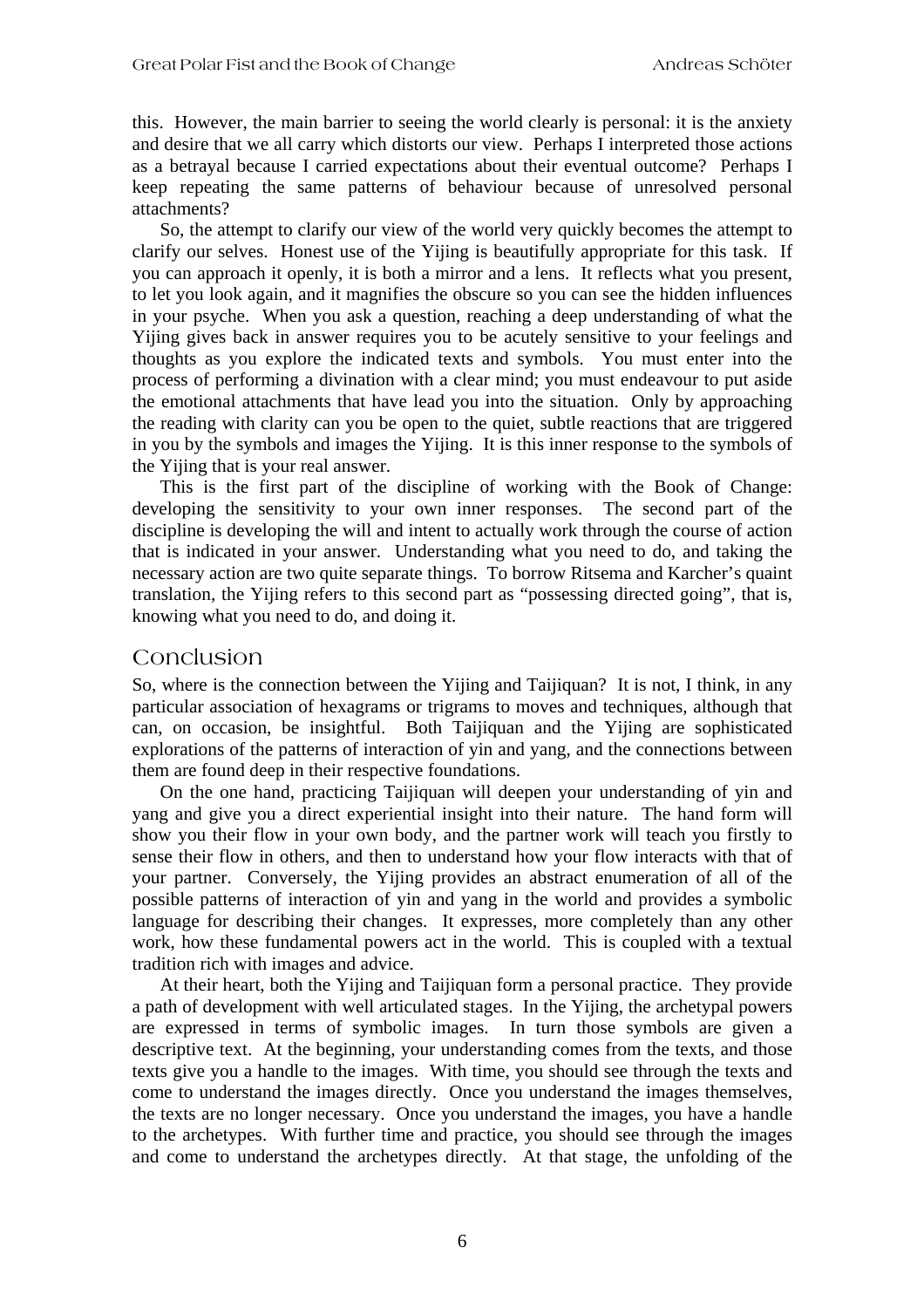patterns of life will be as clear as the words written on the page; once you understand the archetypes, even the images are no longer necessary.

In Taijiquan, when you start, you have no understanding of form, and no understanding of the intent within the form. With practice, you first come to understand the shape of the form, but you still do not grasp its intent. With further practice, you grasp the intent; then you understand both the form and the intent within the form. Once there, with further practice, you can leave the form behind and eventually you are working with pure intent. From here, practice takes you further and you return to the start, with neither form nor intent, simply movement.

This cyclic development is perfectly described in a diagram from the Yijing. [Figure](#page-6-0)  [5](#page-6-0) shows the cycle of bigrams (two lined figures). Starting at the bottom of the cycle, both lines are open and yin, there is no yang energy, indicating that there is neither form nor intent. One step around the cycle introduces a single yang line, indicating that now form has been grasped, but there is as yet no intent. The next step takes you to two yang lines, now there is intent within the form. With the third step, one of the yang lines empties, form drops away and only intent is left. Finally, intent too drops away, and the student returns to the original state of emptiness.

<span id="page-6-0"></span>

**Figure 5: The Bigram Cycle** 

So, both arts draw their underlying principles from the theory of yin and yang. Both arts provide a deep personal practice. Both require personal honesty and, practiced properly, both help develop inner clarity. Both arts offer a path to an understanding of the forces that shape our lives. This, I suggest, is the real root of the connection between Taijiquan and the Yijing.

# References

Barrett, Hilary, 2003

I Ching with Clarity, maintains a web site at [http://www.onlineclarity.co.uk,](http://www.onlineclarity.co.uk/) and publishes a frequent newsletter.

Cameron, Ian, 1997

*The Practice of Wudang Tai Chi Chuan*. Published by Golden Horse Classics. Cheng, Tin Hung, 1983

*Wutan Tai Chi Chuan*. Published by D. J. Docherty. Hong Kong.

Da, Liu, 1981

*T'ai Chi Ch'uan and I Ching: A Choreography of Body and Mind*. Second Edition. Published by Arkana.

de Fancourt, William, 1997

*Warp & Weft: In Search of the I-Ching*. Published by Capall Bann.